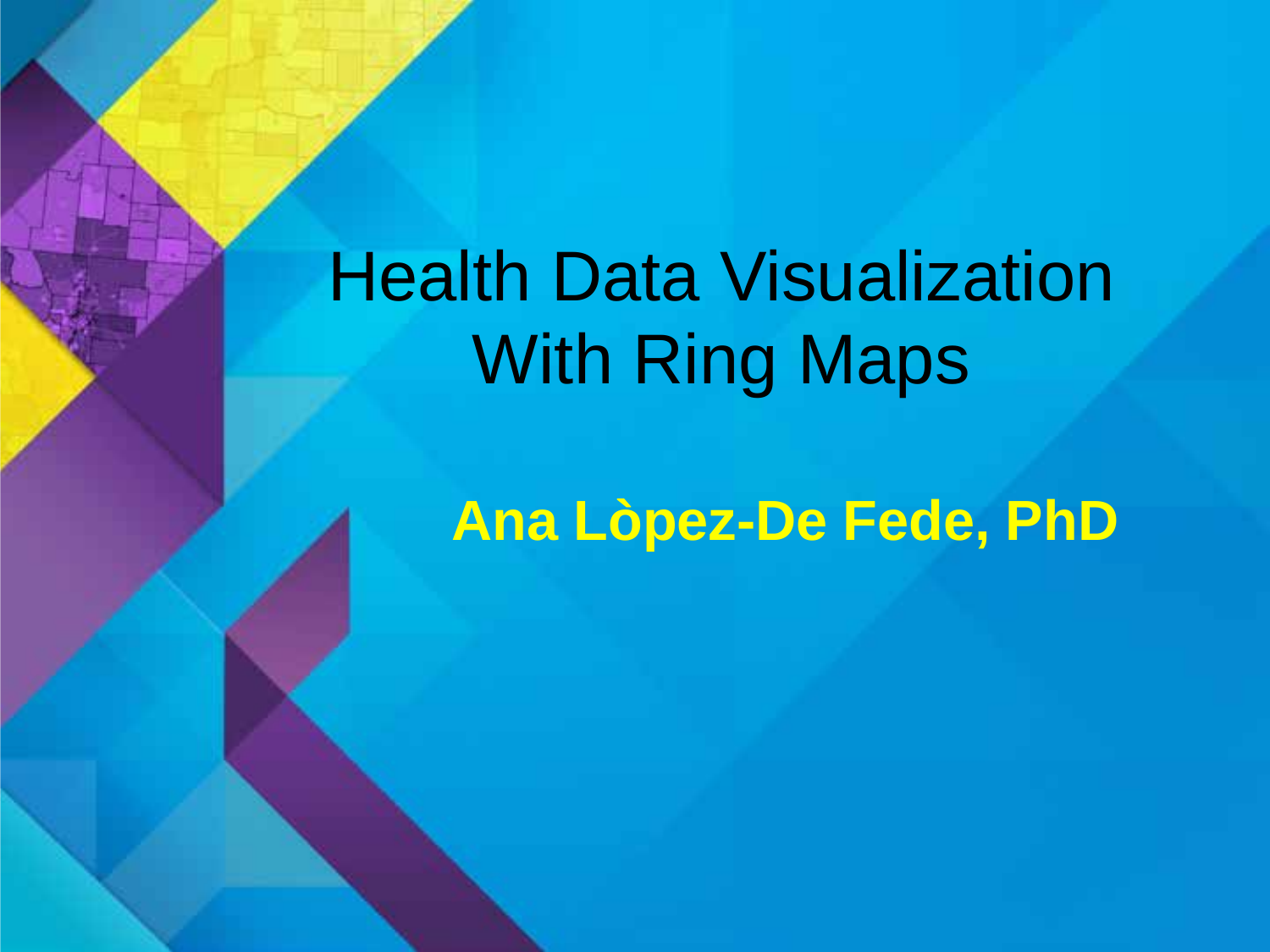### Health Data Visualization With Ring Maps

Ana Lòpez-De Fede, PhD John E. Stewart, MS, MPH Kathy Mayfield-Smith, MBA

University of South Carolina Institute for Families in Society Division of Medicaid Policy Research



ESRI User Conference San Diego, CA



July 22, 2015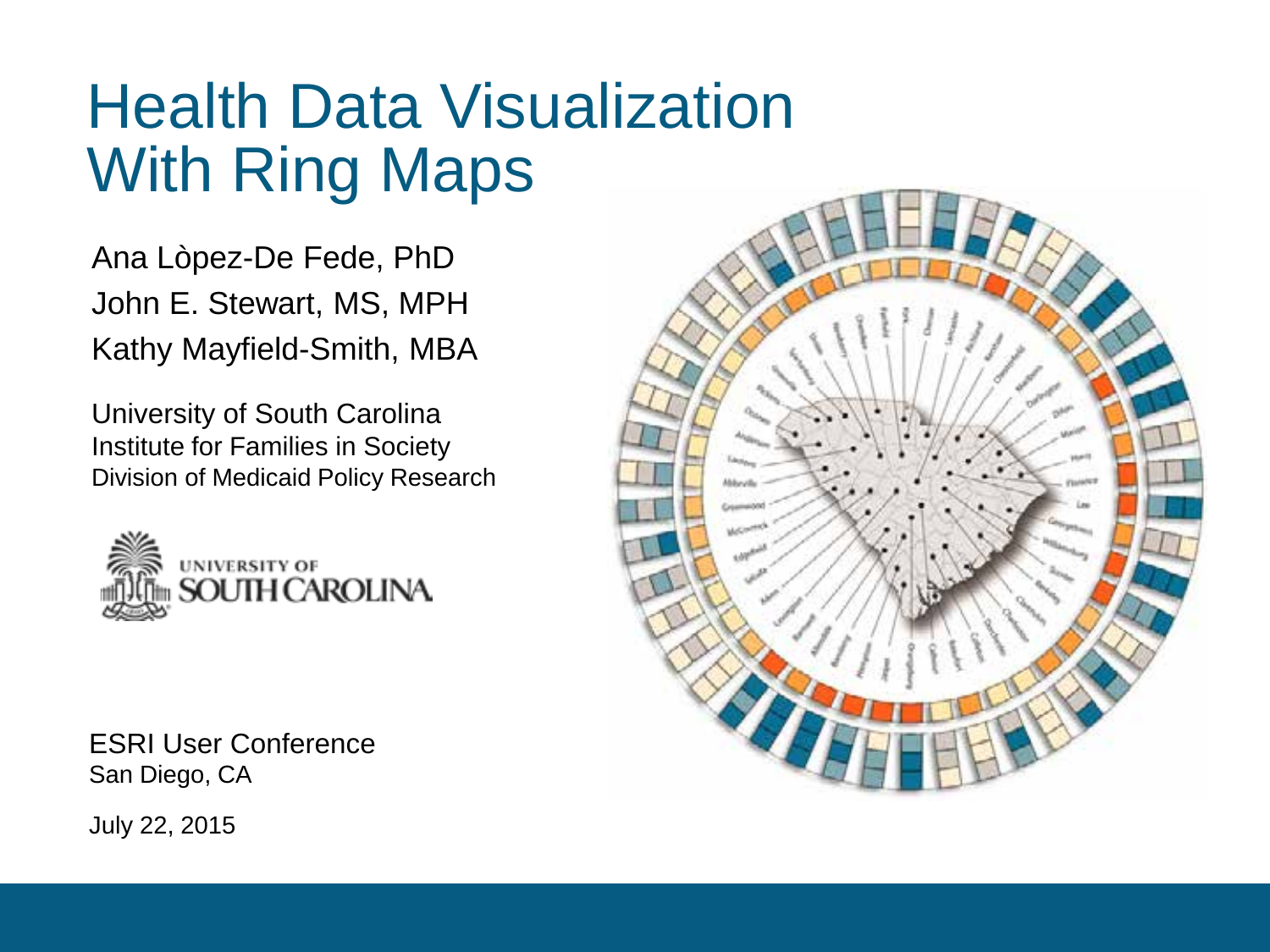"Maps are the workbench on which ideas are fashioned in a manner that permits them to be argued and, often, tested." ---- Tom Koch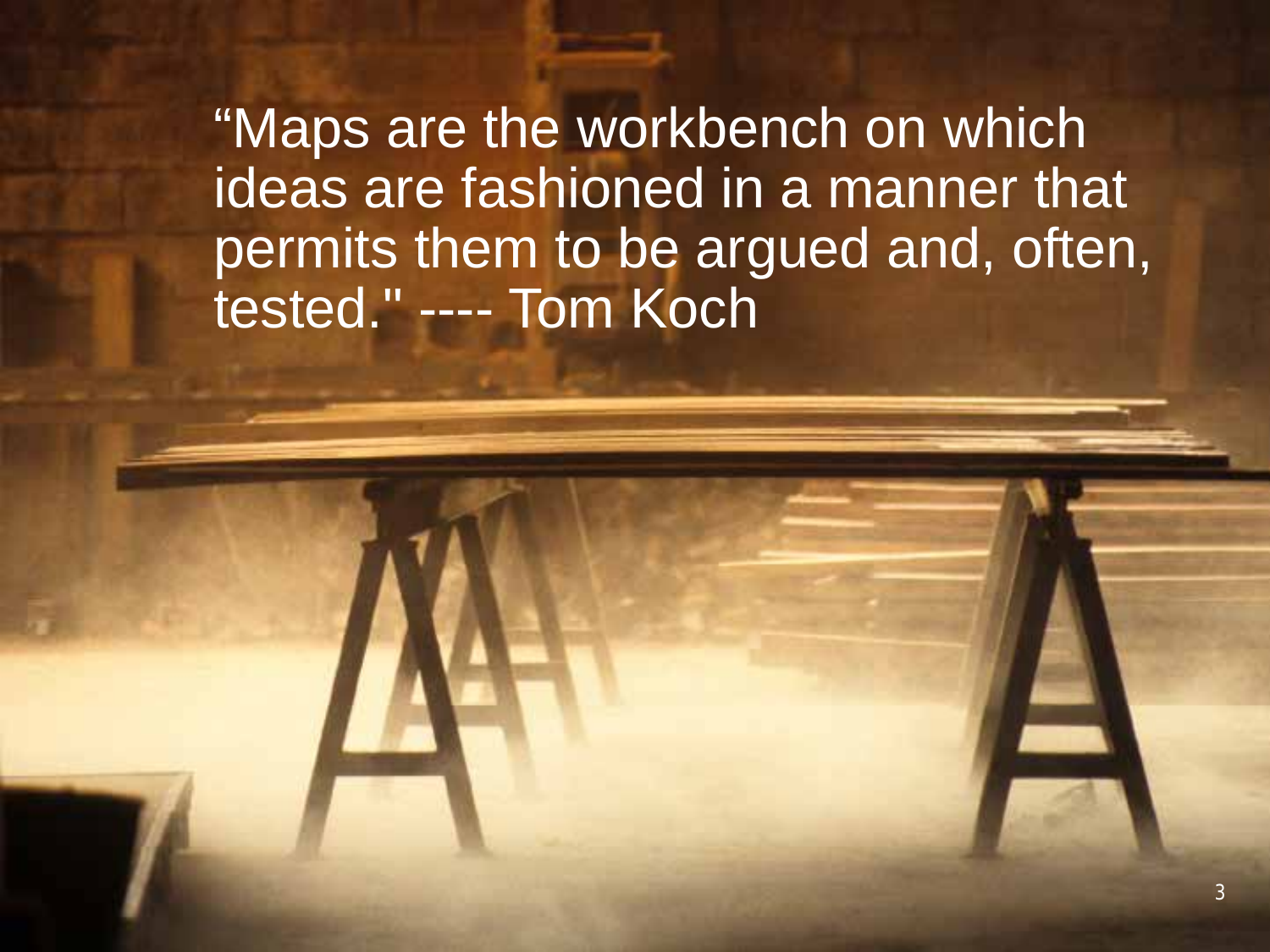### **Ring Mapping**

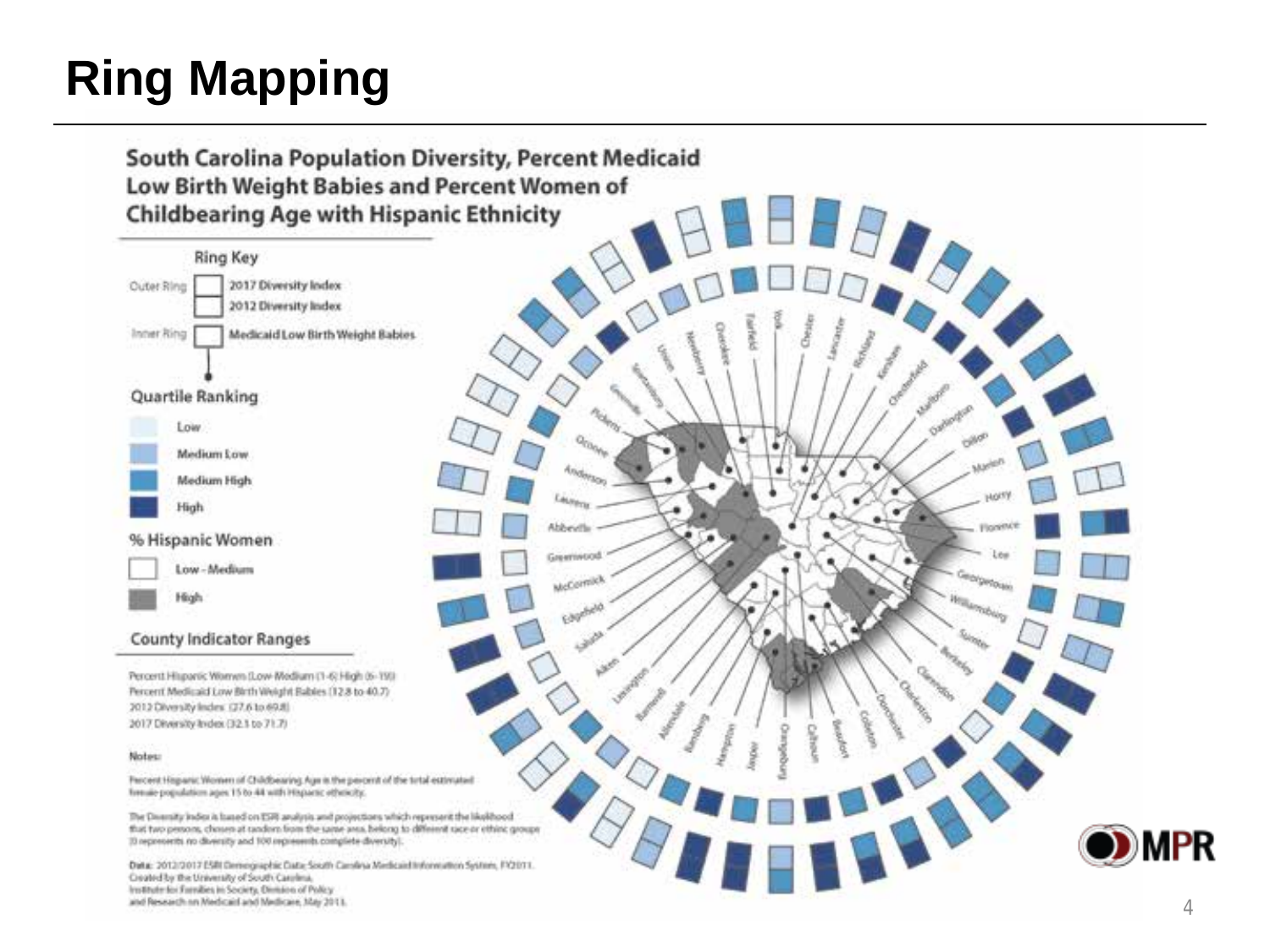# **A Ring Map**…

shows geospatially referenced data in multiple rings around a base map of interest.



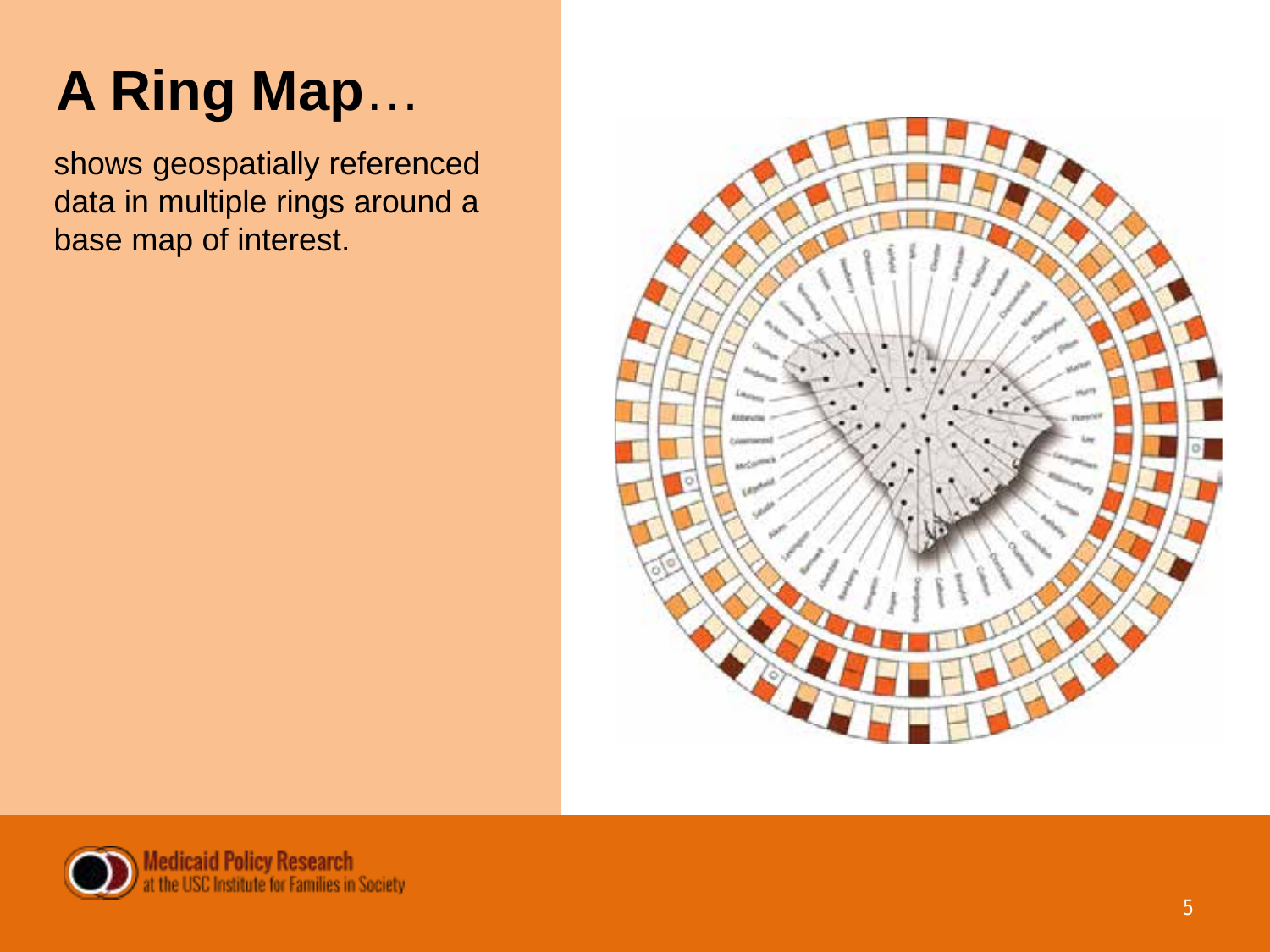### **Ring Mapping Introduced:** *ArcUser,* **Winter 2008**

#### **Advantages**

- Multivariate data visualization
- Nominal, ordinal, interval, and ratio data
- Temporal and non-temporal data
- Single, visually engaging graphic

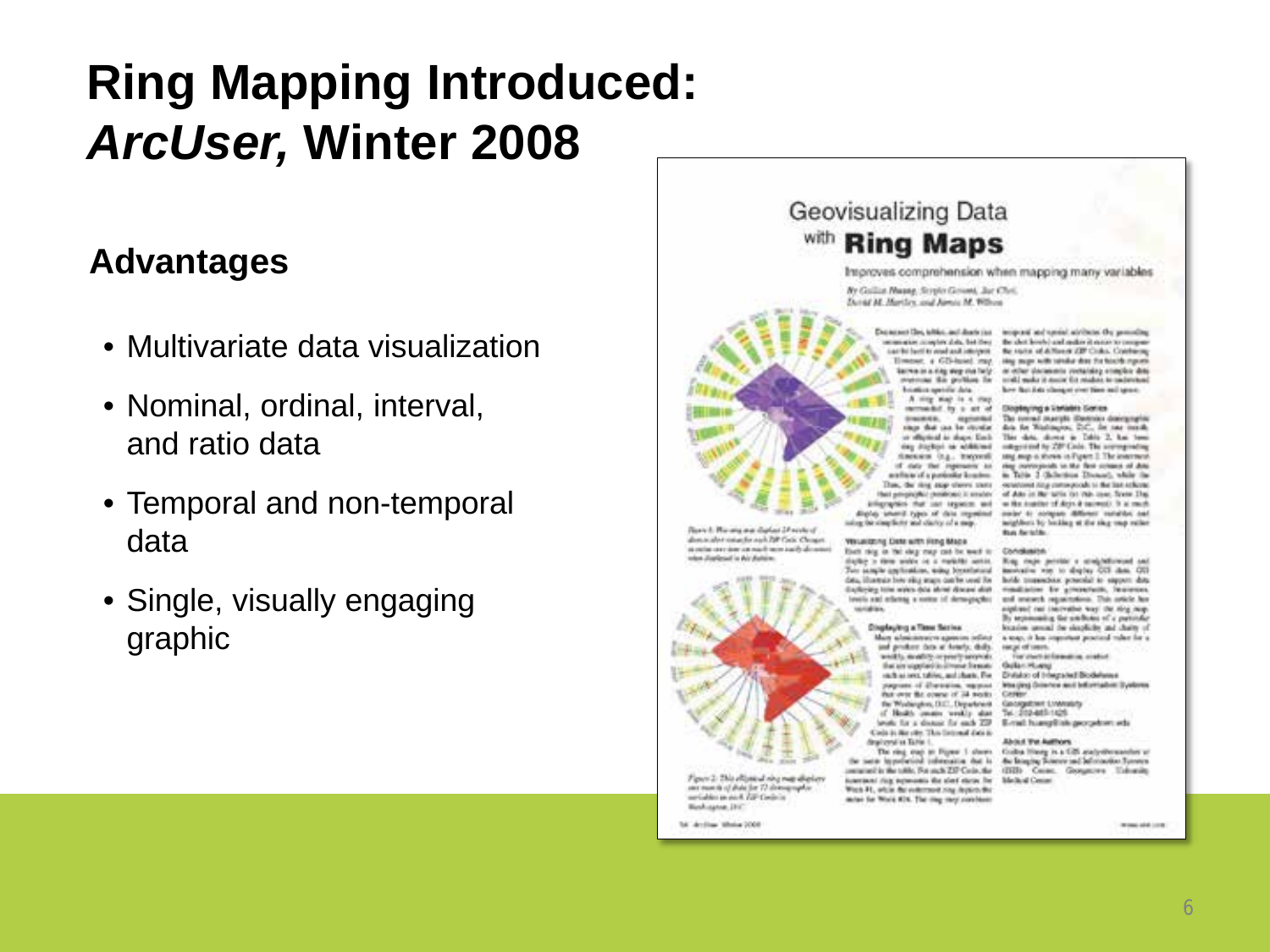### **Python Tool to Generate Ring Maps: ArcUser Fall 2013**

- Generates simple ring maps
- Potential bias: symbolization units are larger in outer ring compared to inner ring—i.e., there is unequal graphic representation of variables



#### **Looking at Temporal Changes** Use this Python tool for creating ring maps

By Ya-Oleen (Olan, Oleen Min Wang, and Yang Met Lee, Carter for Deographic Information Selector, Research Certer by Humanites and Israel Sciences, Academia Sinca; Seven

The suitars have devolged a Pythsuntask that aligns saw's through the process of cleating a ring man. They have provided the sock in a problem along with some sumpledata that you be send to control a THE RIGHT

The real/designed alternation of activities into an Alfred to degree to a ringle carp. backing also were other many the multiple lenguated a procedure for expendence. in defined biodeca in terato by charts on a EST sign Sherman readiple free practice moved cheadles the spatners agreed statistic the buy-flex, and har charts are sometimed publicate heraus than exposela-In 1000, computers at the Googatinus Thistoricy, Highest Carter in Washington.

TC proposed asking this chain be integrate

the traditions are experienced to the tradition



Quinner manning distant and well with the Actions shy He and the response to down



the one simple map 20th northly thinks Hang, Seigh (Inera) Jee Chai Derist M. Harley and Arrest M. Milton was investigating Sind-the-all-of-gLEN-is work all up Major Jeppens capaloasia afire neprig-sany lariaassi kiti, galvani nu in bestig, habita faith of her firm (Hing maps can a bournage uniter comed festers, and recoverable tings represult the compositing attributes in each lucations Data Life tracks need likes and last weith dinner wentle as soon's around came materialentals, is conflicgains taken handless of the same index with maps. Other distances be present and martitist ingletons the polential technical score-isbeau accord the stictimize.

Mongle's ring may is a possible tool. there was no stop by may be shell describing unstancial porni. The instrumed independent of Re-overing a cing ange in Avrill 1921 ining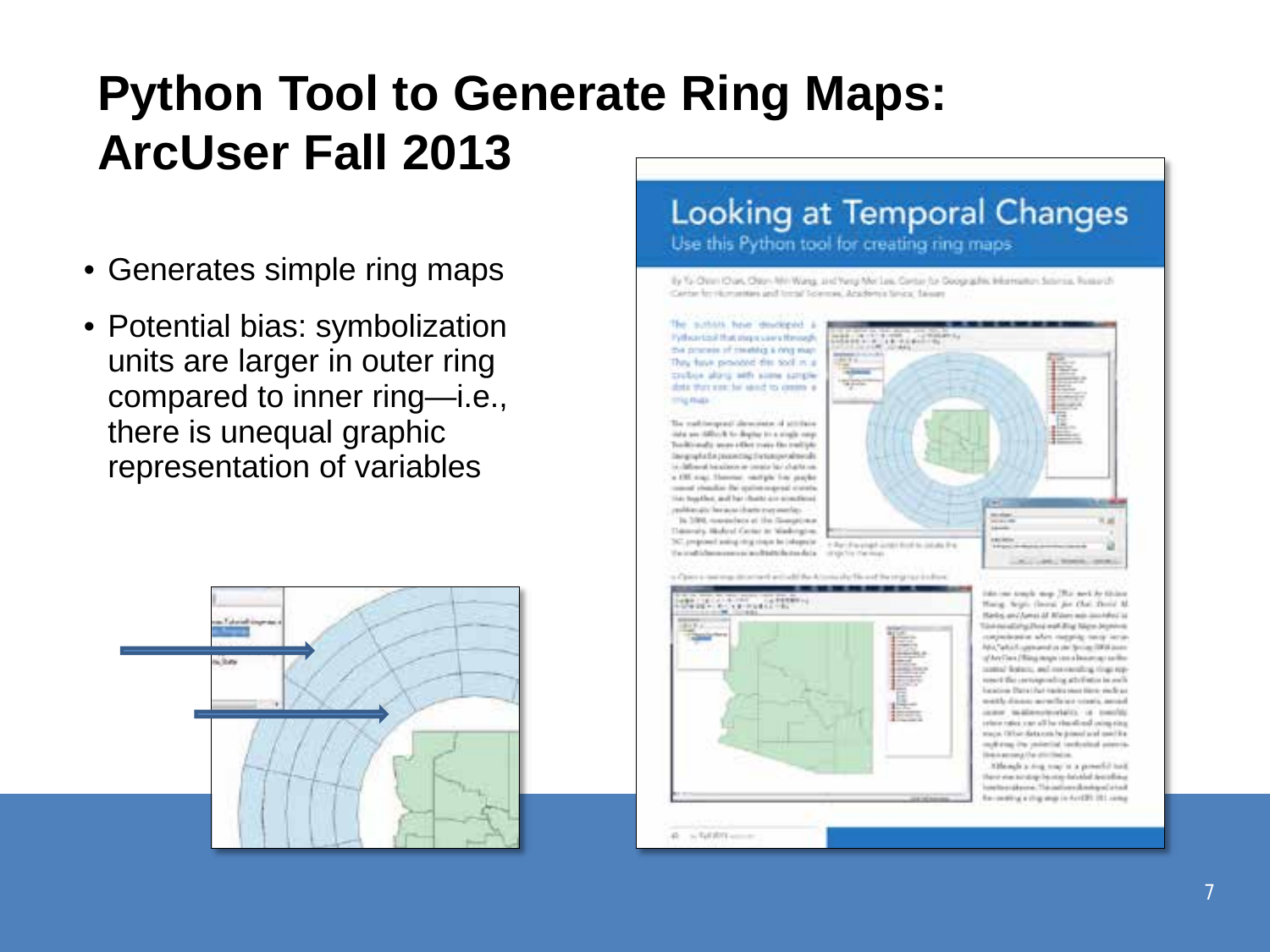## Ring Map Applications in Population Health Research

- Socioeconomic context of HIV/AIDS (Lòpez-De Fede, et al., 2011)
- Diabetes and the socioeconomic and built environment (Stewart, et al., 2011)
- Risk of developing diabetes (Noble, et al., 2012)
- Dengue vector analysis (Sarfraz, et al., 2012)
- Geovisualization of multidimensional cardiovascular disease data (Zhao, et al., 2013)

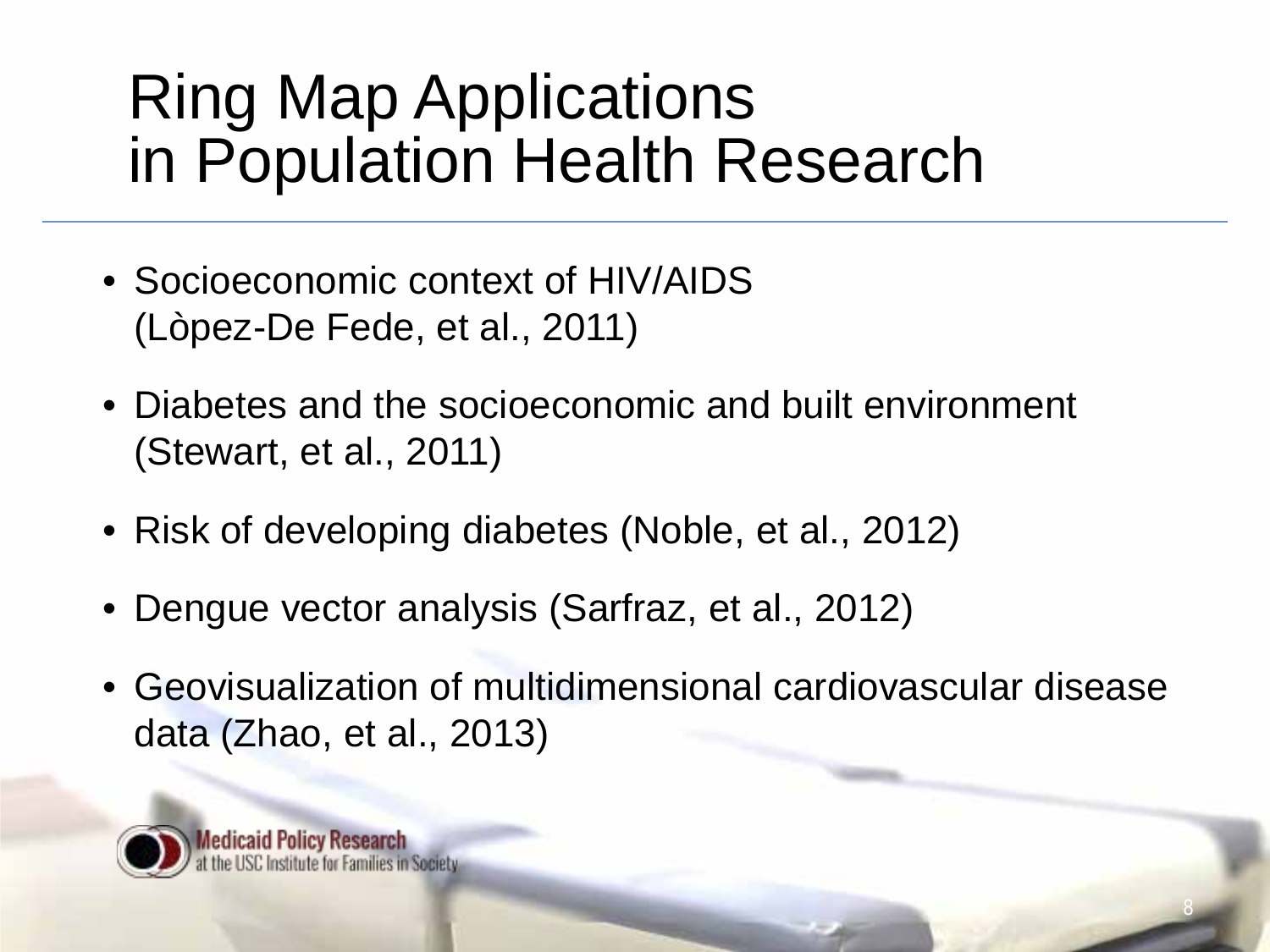### Ring Mapping at the USC Institute for Families in Society Division of Medicaid Policy Research (MPR)

- Custom JavaScript generates rings
- Base map created using ArcGIS
- Ring map graphic components integrated using Adobe Illustrator



H CAROL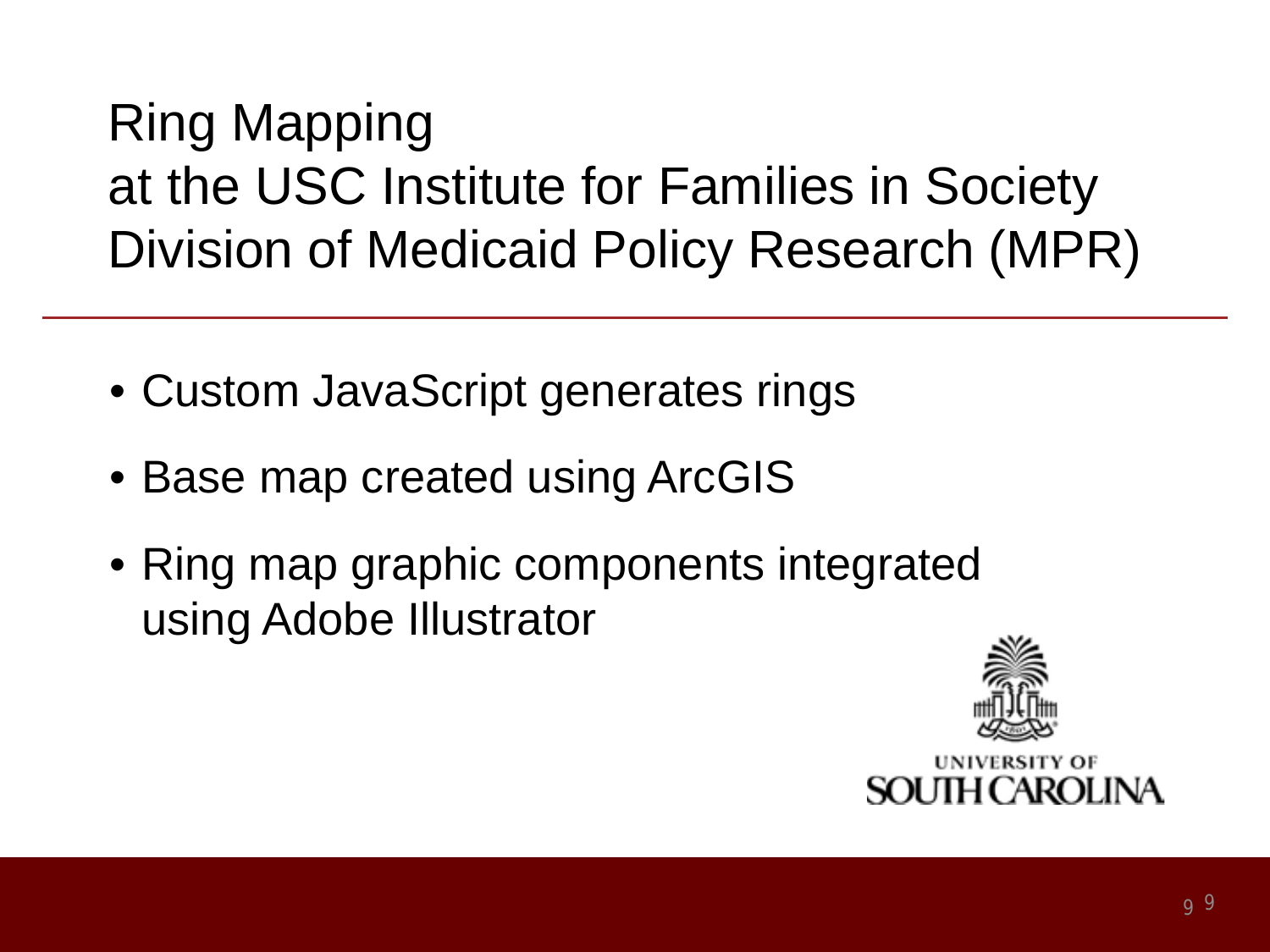### MPR Custom Script Options

- # of Geospatial Units (e.g., counties, states) represented in Rings
- # of Rings
- Ring spacing
- Color





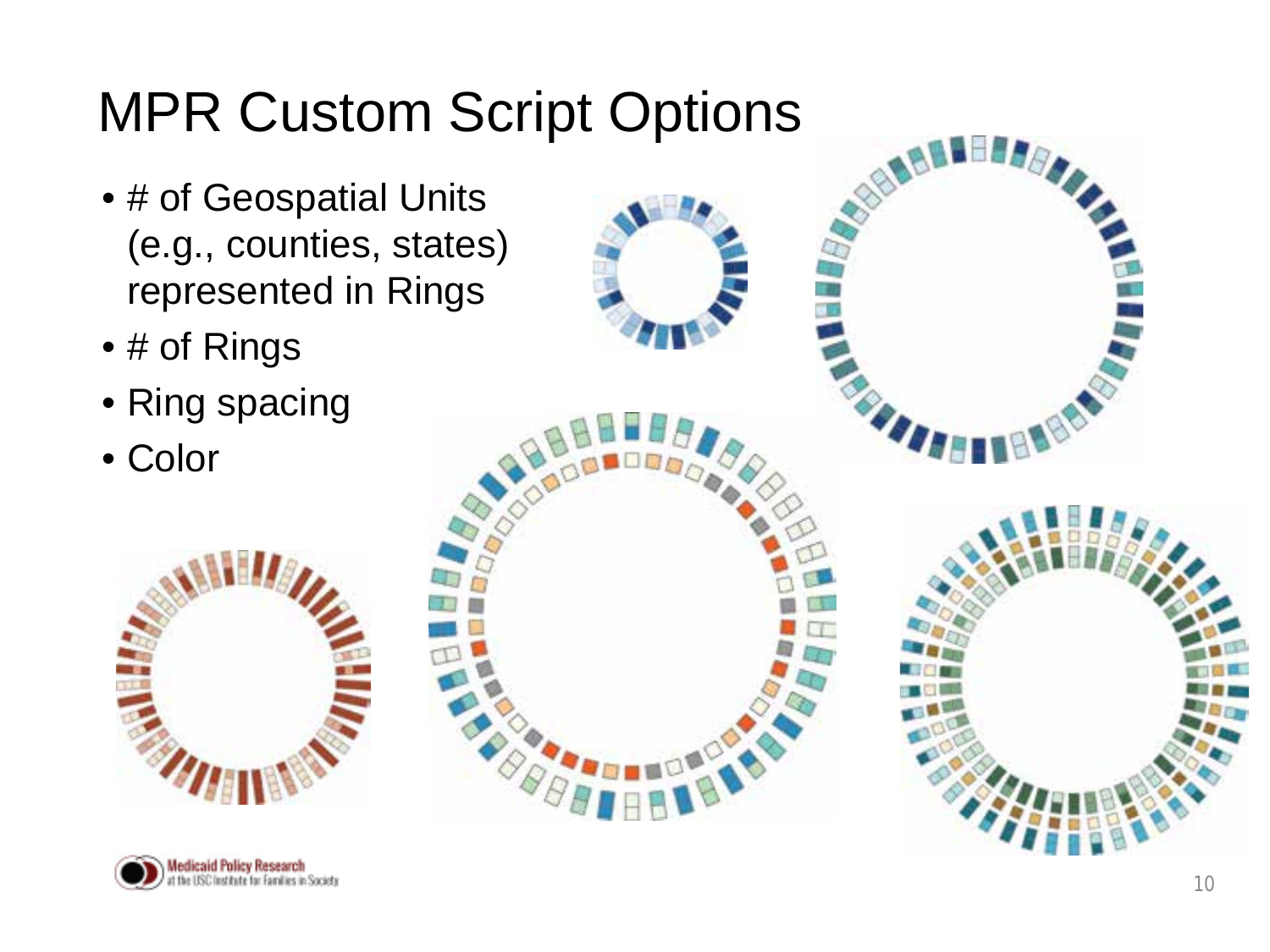## MPR Ring Map Applications to…

- - Identify High Risk/High Need Areas and Populations
	- Evaluate Health Care Provider **Accessibility**



• Evaluate Health Care Quality

• Inform State and Local Health Services Planning and Policy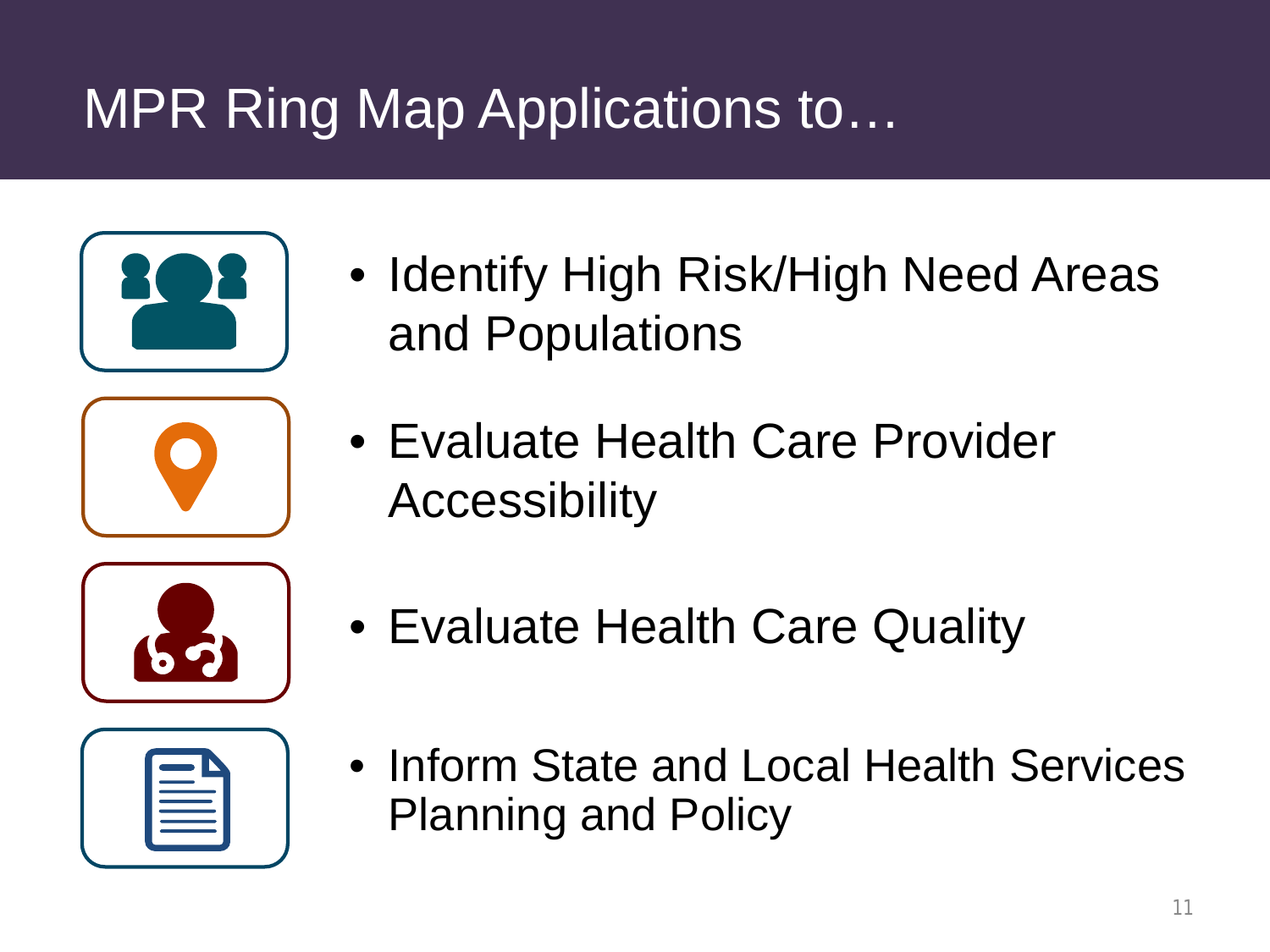### **Highlighting Health Disparities**

**Diagnosis Rate of HIV/AIDS in South Carolina Counties by Race and Gender**





Base map serves solely as a locator map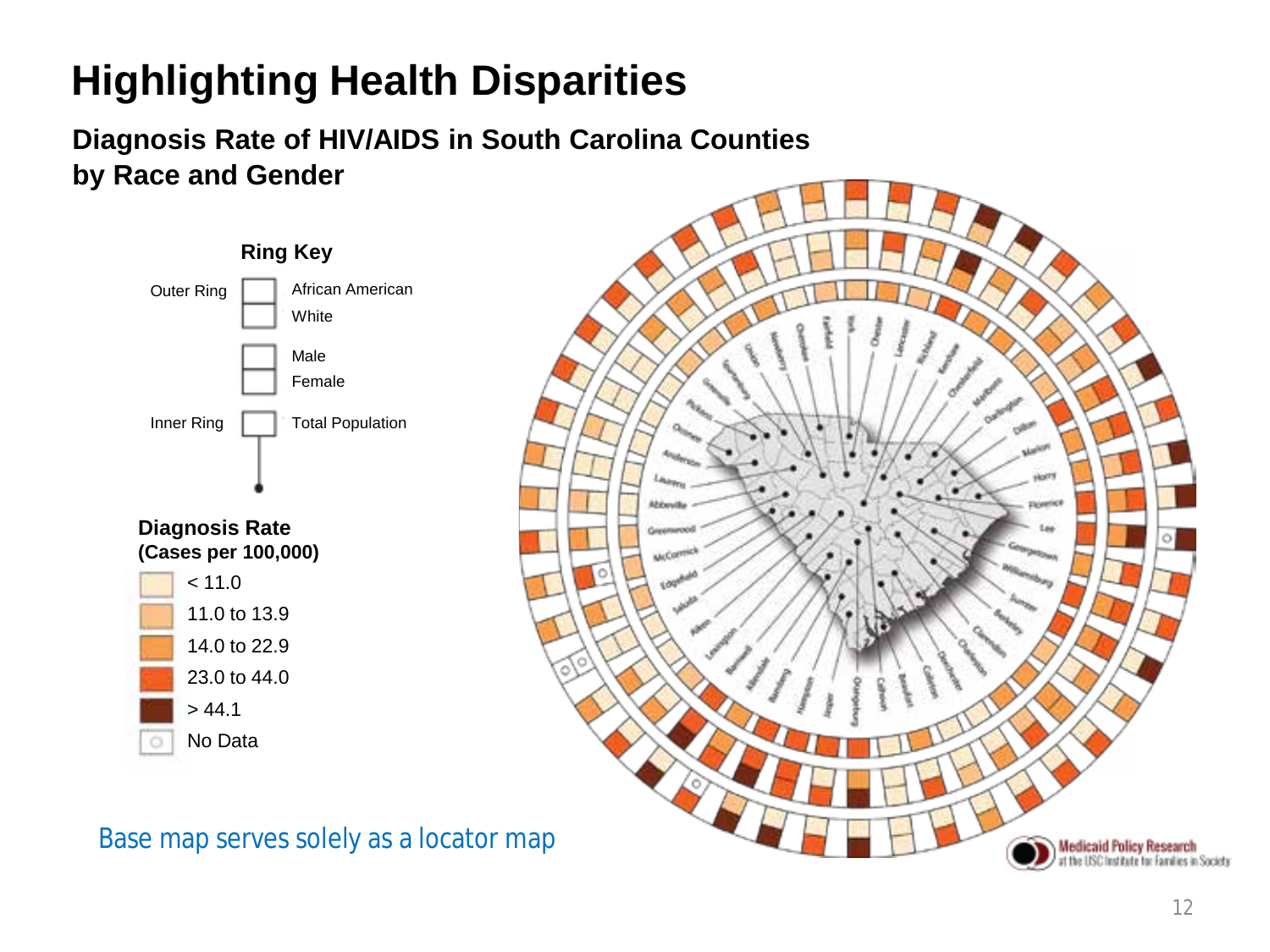#### **Identifying County-Level Chronic Disease Burden**

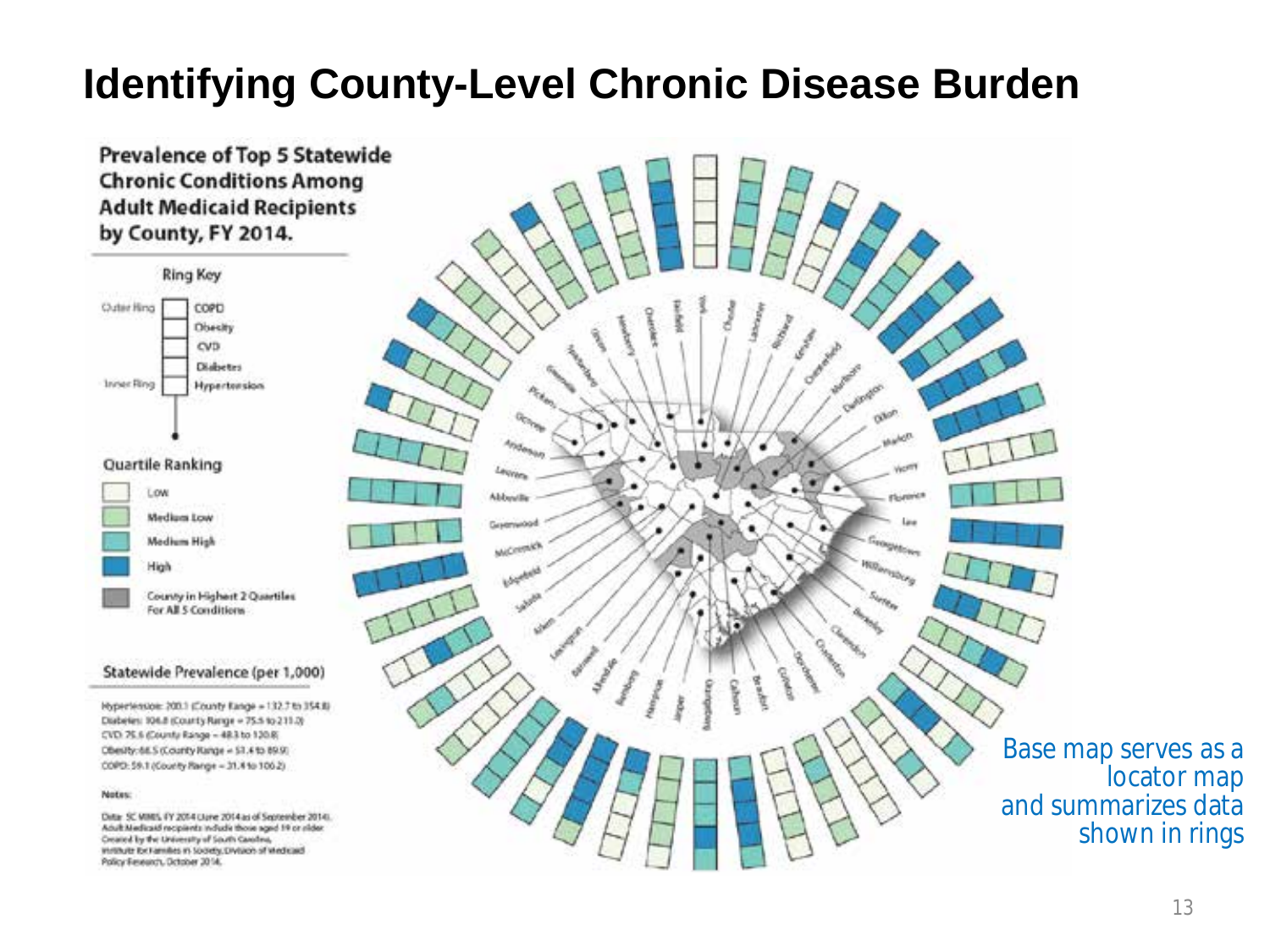#### **Assessing Health Care Provider Accessibility**



South Carolina Medicard information System, CY 2014, MARS March 2015; Enrollment Broker March 2015.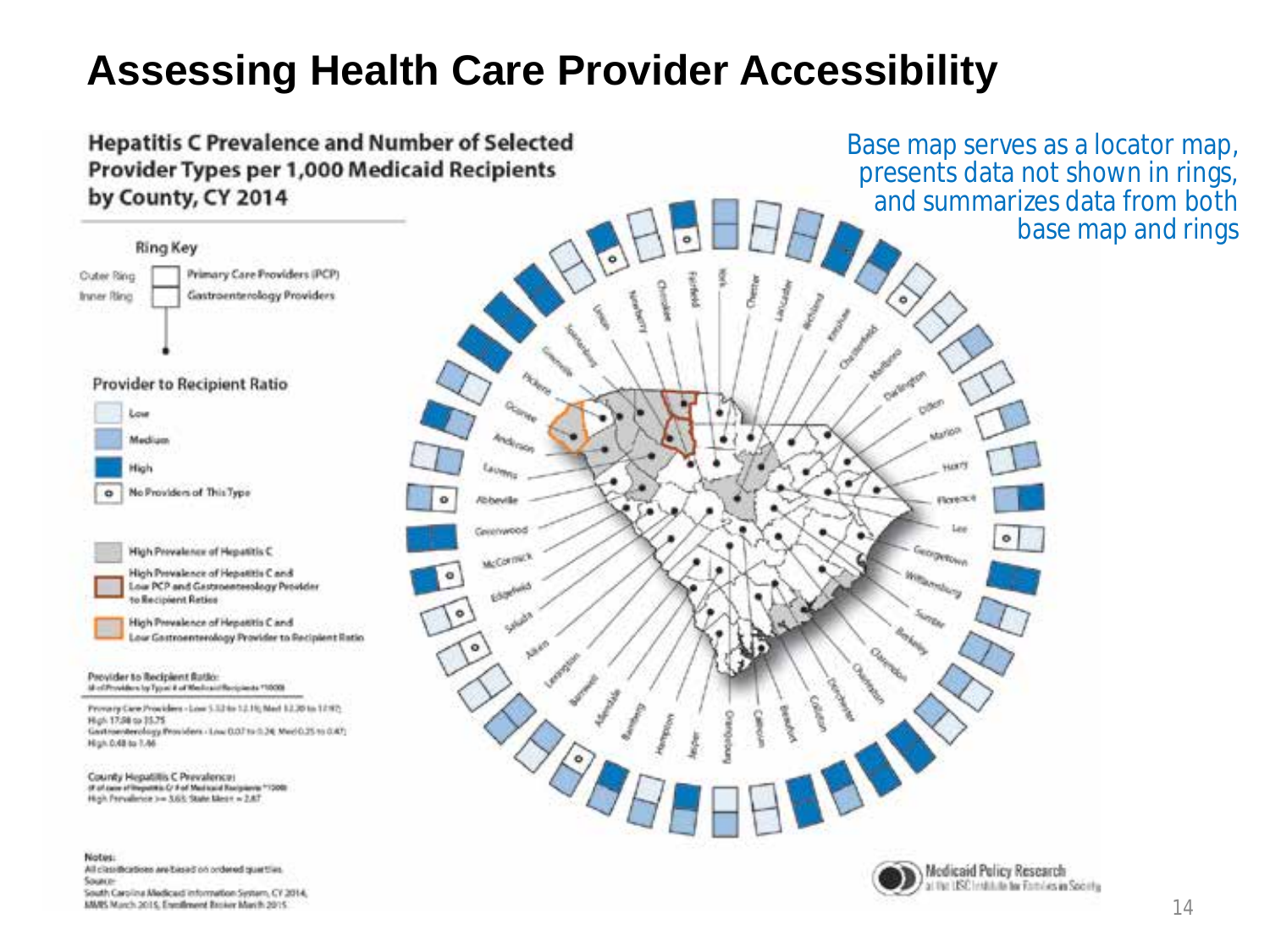#### **Assessing Health Care Provider Accessibility**

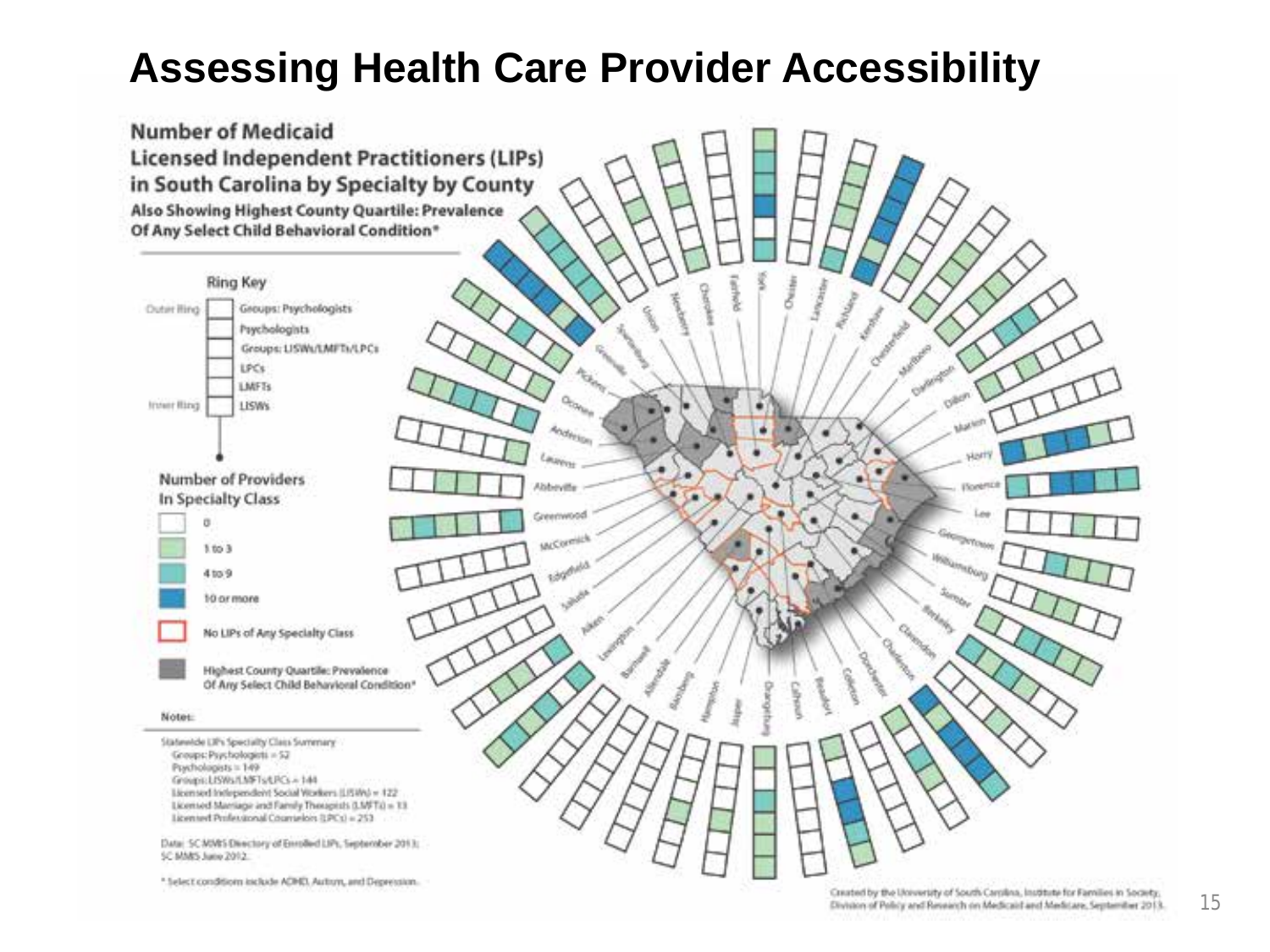#### **Evaluating Health Service Utilization**

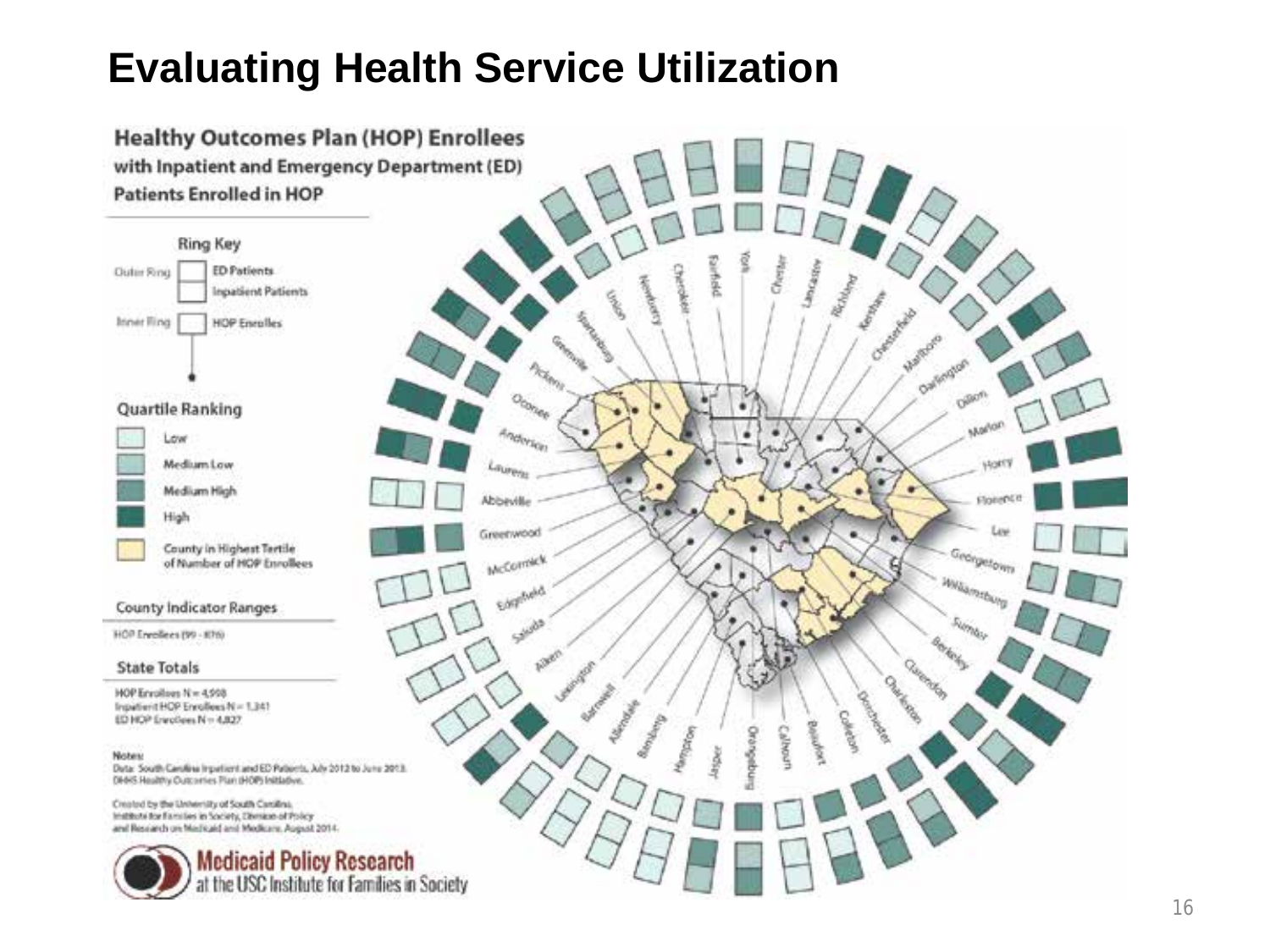### **Evaluating Health Care Quality**

Investment For Fainillies in Society, Division of

Medicaid Policy Research, April 2015.

#### Selected South Carolina Medicaid HEDIS Measures: Well-Child Visits in the First 15 Months of Life. Well-Child Visits in 3 - 6 Years of Life, and **Well-Care Visits for Adolescents Ring Key** Outer Ring Well-Care: Adolescents (AWC) Well-Child: 3 - 6 Years (W34) Inner Ring Well-Child: First 15 Months (W15) **Tertile Ranking**  $\phi^{\mu\nu}$  $\alpha_{\alpha_{\alpha_{\alpha}}}$ Low **Marina** Anderson Medium HOFT Lawent High ٠ ۰ County in Lowest Florence Atbeville Tertile in All Three **HEDIS Measures** Goornwood. Leis Georgetown McComick **County Indicator Ranges (%) Rollensburg** santas **WIS** W34 **AWC** Low-92.5 to 96.9 41.7 to 49.6 17.9 to 27.1 **Medium** 97.0 to 97.7 49.7 to 54.4 27.7 to 31.0 High 97.8 to 100 54.5 to 63.3 37.1 to 40.5 Notes: Well-Child Visits in the First Efferer Month of Life: The percentrage of Medicald Recipients who turned 15 months old during the measurement year and who had at losst one WeB Chiki. sist with a Printery Care Provider. Well-Child Visits in the Third, Fourth, Fifth and Stath Years of Life: The percentage of Medicaid Recipients 1 - 6 pears of age who had one or more Well-Child visits with a Primary Care Provider. Adolescent Well-Care Visits: The percentage of Medicald Recipients 12 - 21 years of age who had at least one comprehensive Woll Care Half with a Primary Care Prinvider or an OB/GYN practitioner during the measurement year. Data: SCMMS, CY2014:US Ceisan Barena 2010. Created by the University of South Carolina.

Medicaid Policy Research the USC leatitute for Families in Society 17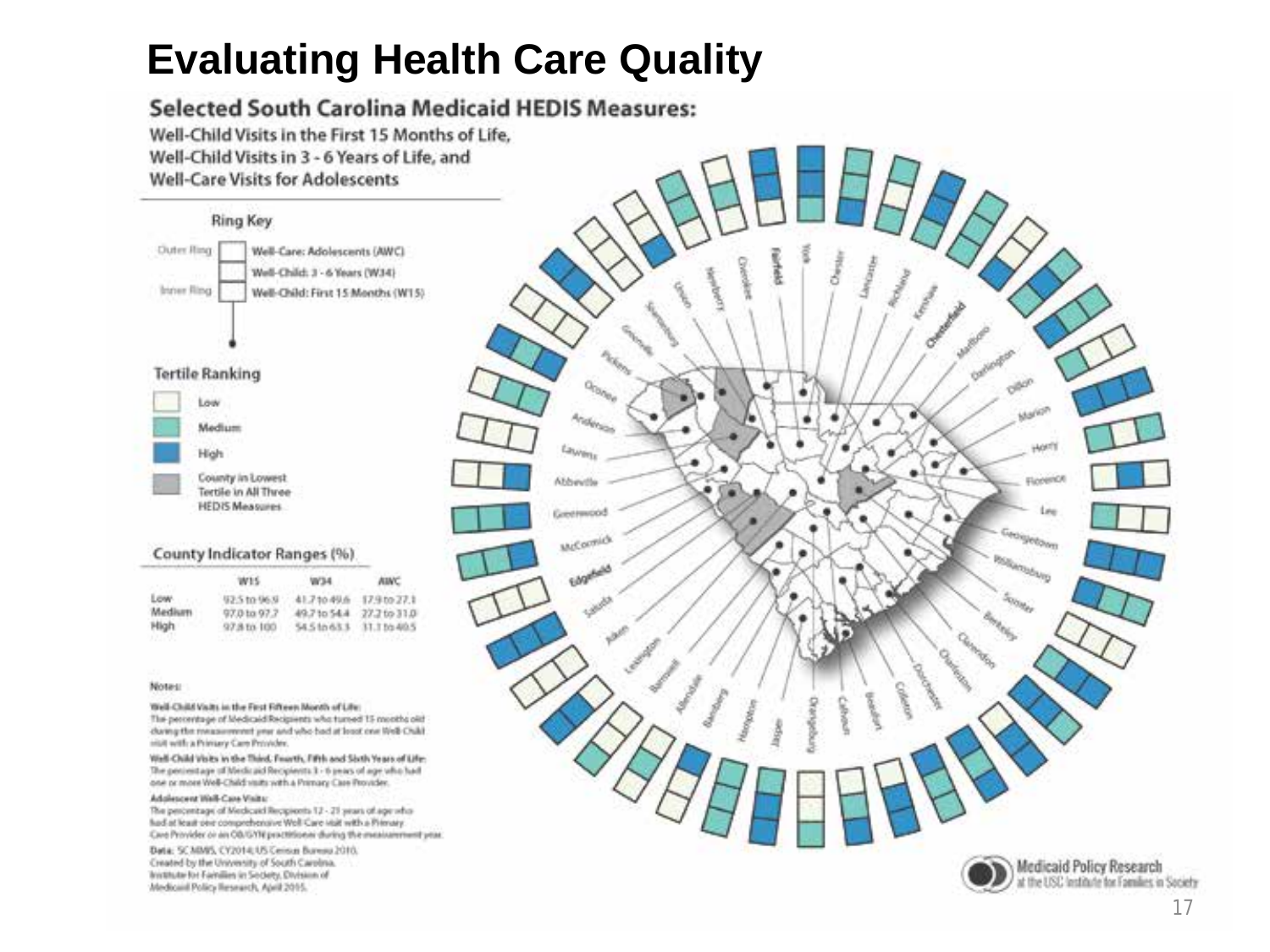#### **Exploring Social Determinants of Health**

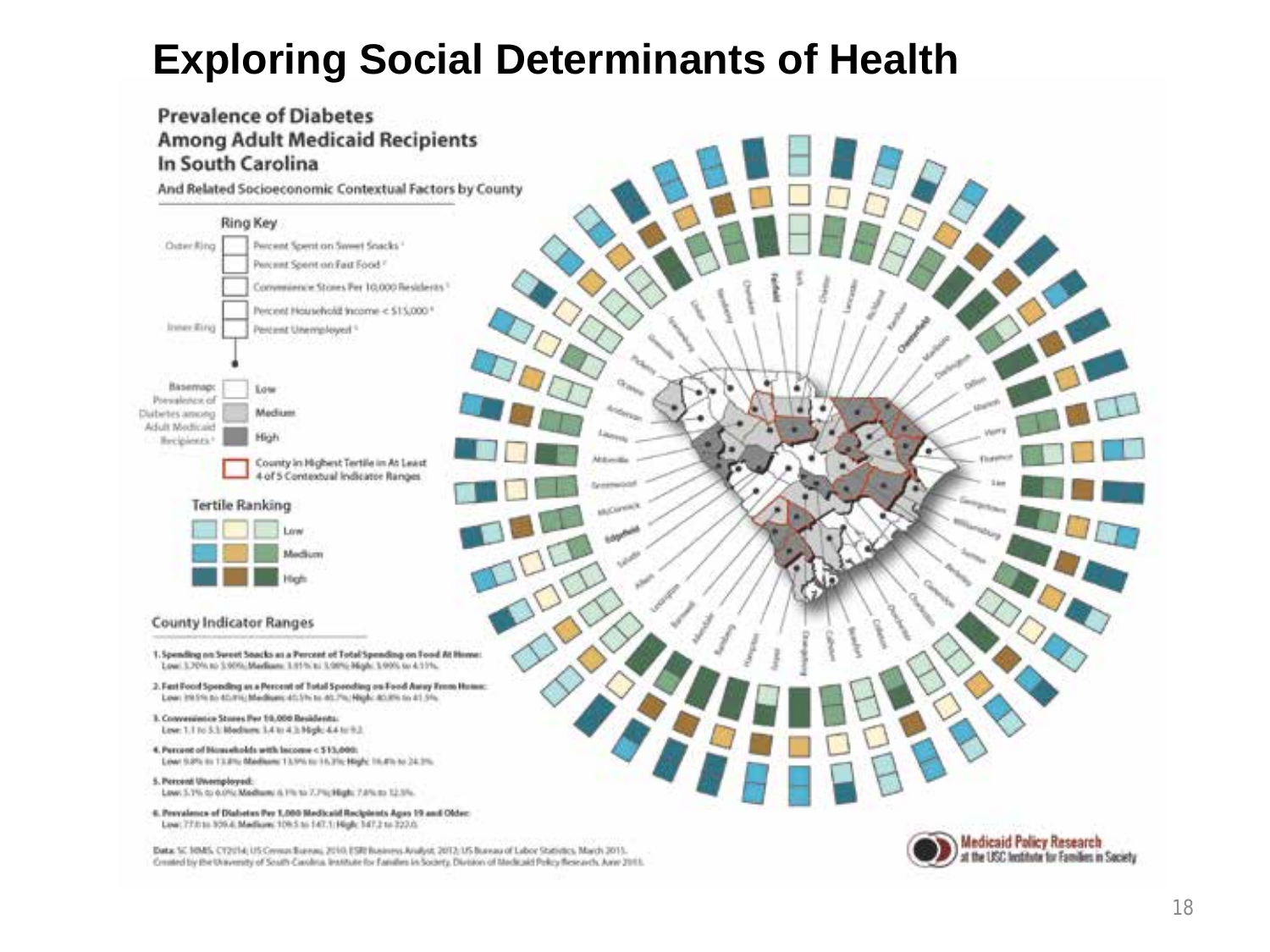![](_page_18_Picture_0.jpeg)

# **Visualizing the Health of the Nation:**

U.S. Ring Map **Examples**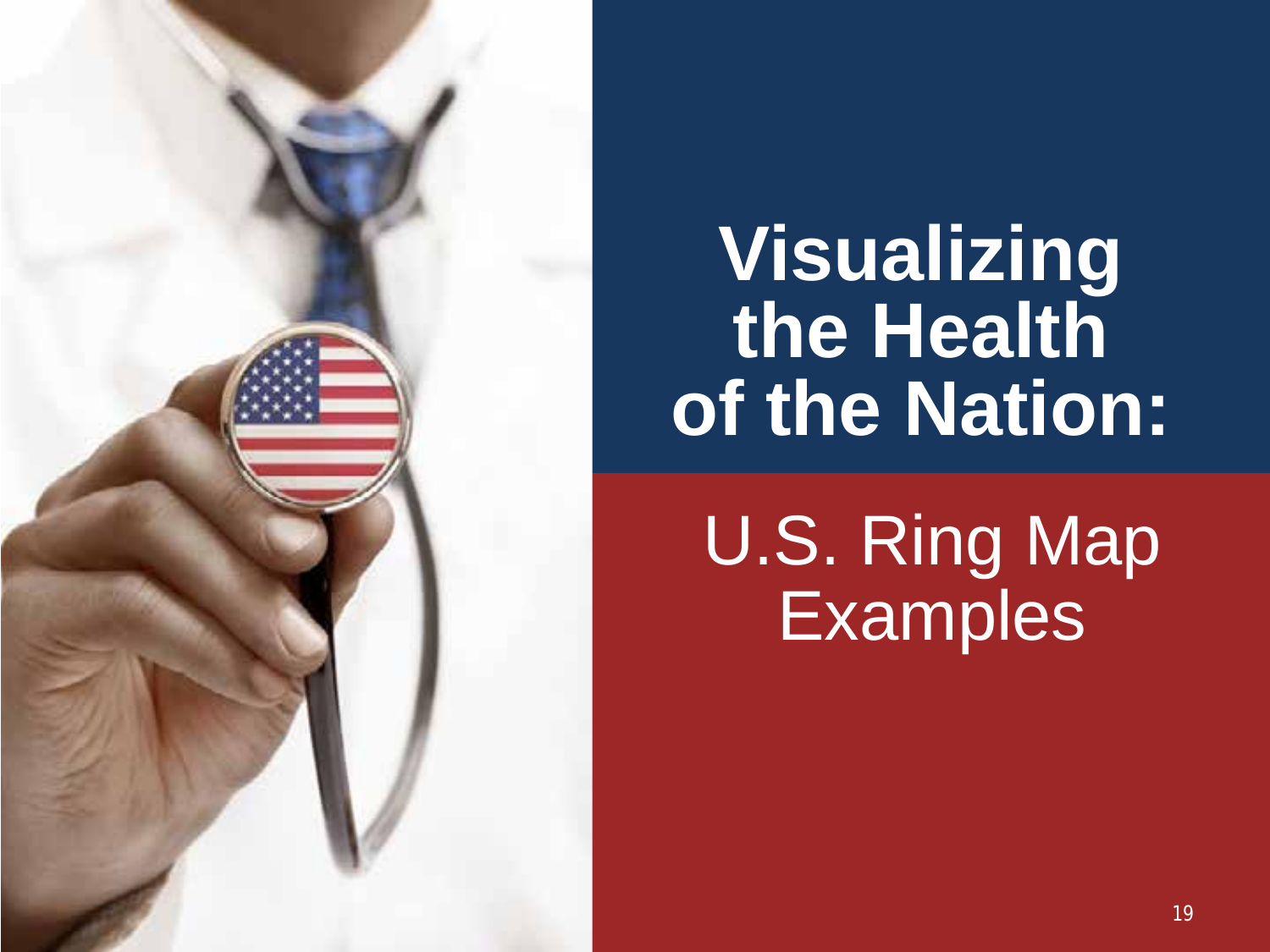#### **Self-Reported Hypertension Among U.S. Adults**

And Related Socioeconomic Contextual Factors by State

![](_page_19_Figure_2.jpeg)

![](_page_19_Figure_3.jpeg)

Data: U.S. Census Bureau, ACS 2013 3-Year Estimates; BRFSS, 2013.

Created by the University of South Carolina, Institute for Families in Society, Division of Medicaid Policy Research, June 2015.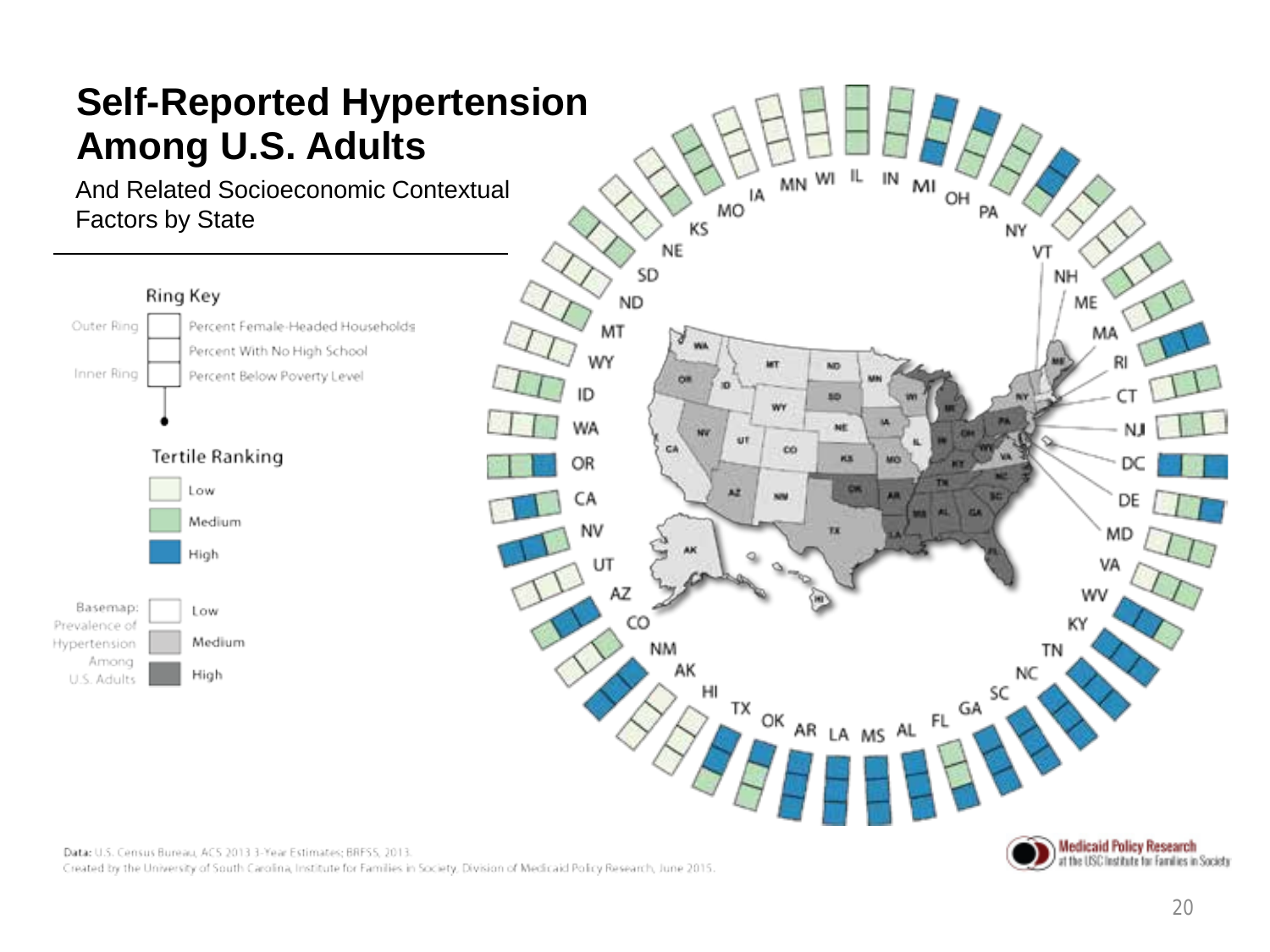#### **Self-Reported Fair or Poor Health Among U.S. Adults**

And Related Behavioral/ Socioeconomic Contextual Factors by State

![](_page_20_Figure_2.jpeg)

#### States in Highest Tertile on All 4 Contextual Factors

Data: U.S. Census Bureau, ACS 2013 3-Year Estimates; BRFSS, 2013. Created by the University of South Carolina, Institute for Families in Society, Division of Medicaid Policy Research, June 2015.

![](_page_20_Figure_5.jpeg)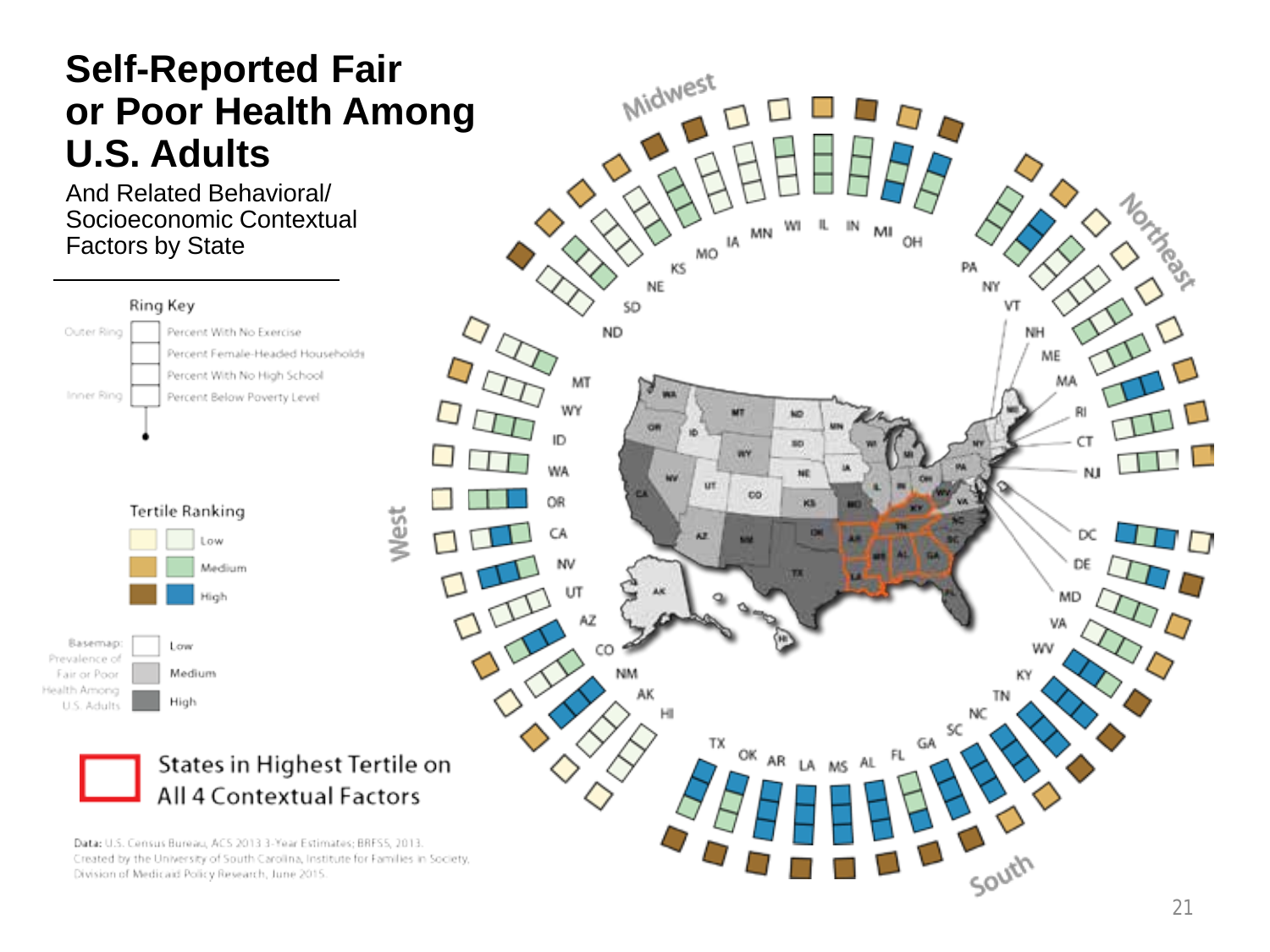# Ring Mapping Caveats

- Legibility limits
	- Number of geospatial units represented in rings
	- Number of rings
- Geospatial topology diminished or lost in rings
- Irregularly shaped base geography may require elliptical or other ring configuration